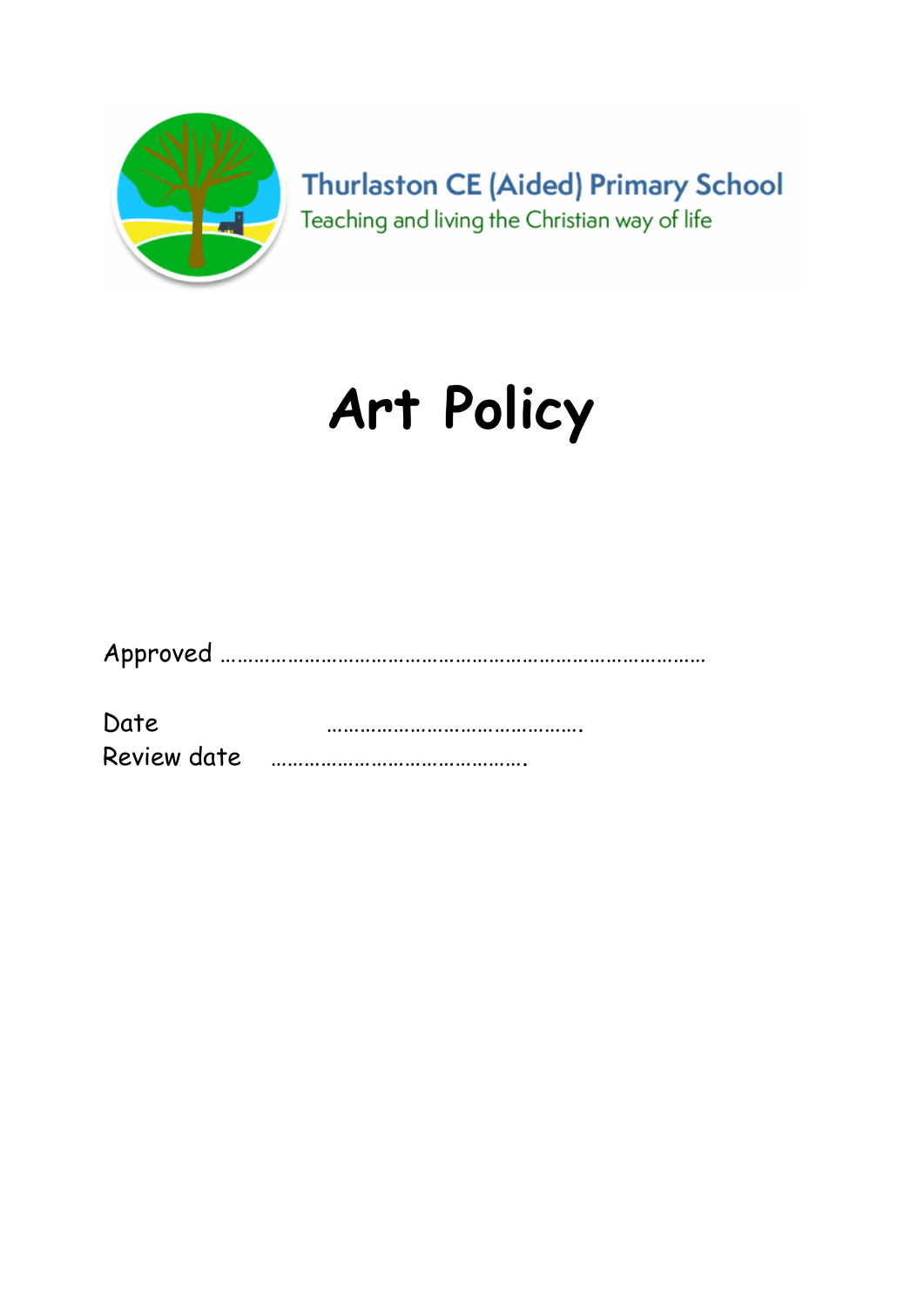# Art Policy

This policy is written to set out the principles and approaches to teaching art at Thurlaston C.E. (Aided) Primary School. Details of what is being taught are in the schemes of work.

# Introduction-

Art and design stimulates creativity and imagination. It provides visual, tactile and sensory experiences, and a special way of understanding and responding to the world. It enables children to communicate what they see, feel and think, through the use of colour, texture, form, pattern and different materials and processes. Children become involved in shaping their environments through art and design activities. They learn to make informed judgements, and aesthetic and practical decisions. They explore ideas and meanings through the work of artists and designers. Through learning about the roles and functions of art, they can explore the impact it has had on contemporary life and on different periods and cultures. The appreciation and enjoyment of the visual arts enrich all our lives.

#### Aims of Art and Design

- To provide opportunities to discover and understand the visual world through careful looking, analysing and recording by direct observation.
- To encourage pupils to recognise the need to modify their work and to be able to discuss their reasons.
- To help pupils to express themselves through the use of line, tone, colour, shape, texture and form.
- To give pupils the experience of a range of activities using a wide variety of materials, media, tools and techniques including new technology.
- To increase their critical awareness of the roles and purposes of art and design in different times and cultures.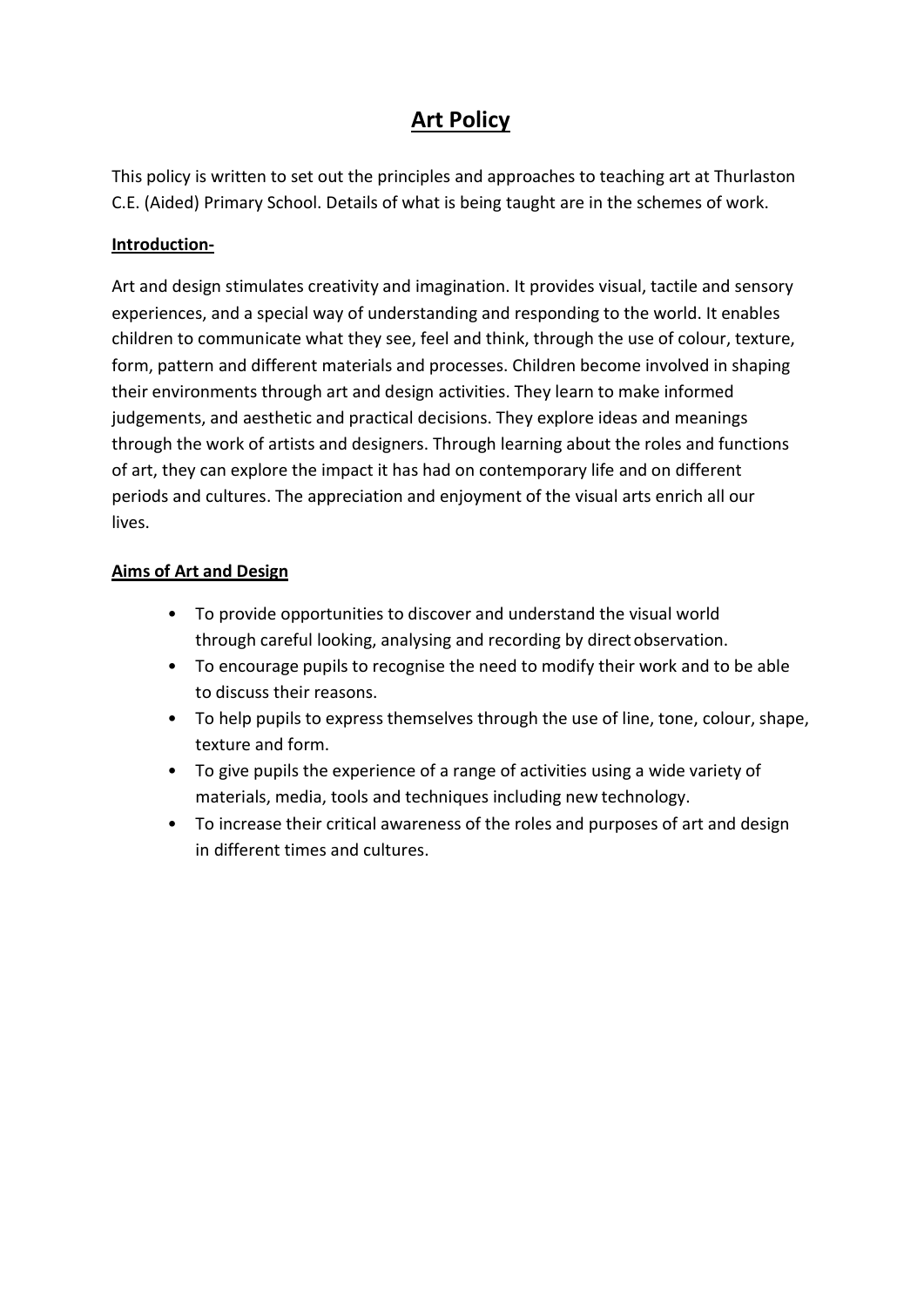- To develop increasing confidence in the use of visual and tactile elements and materials.
- To give pupils the opportunity to represent their work in two and three dimensions.
- To provide opportunities for pupils to apply their skills, concepts and understanding.
- To allow opportunities for pupils to work individually or co-operatively.
- To teach pupils safe working practices.